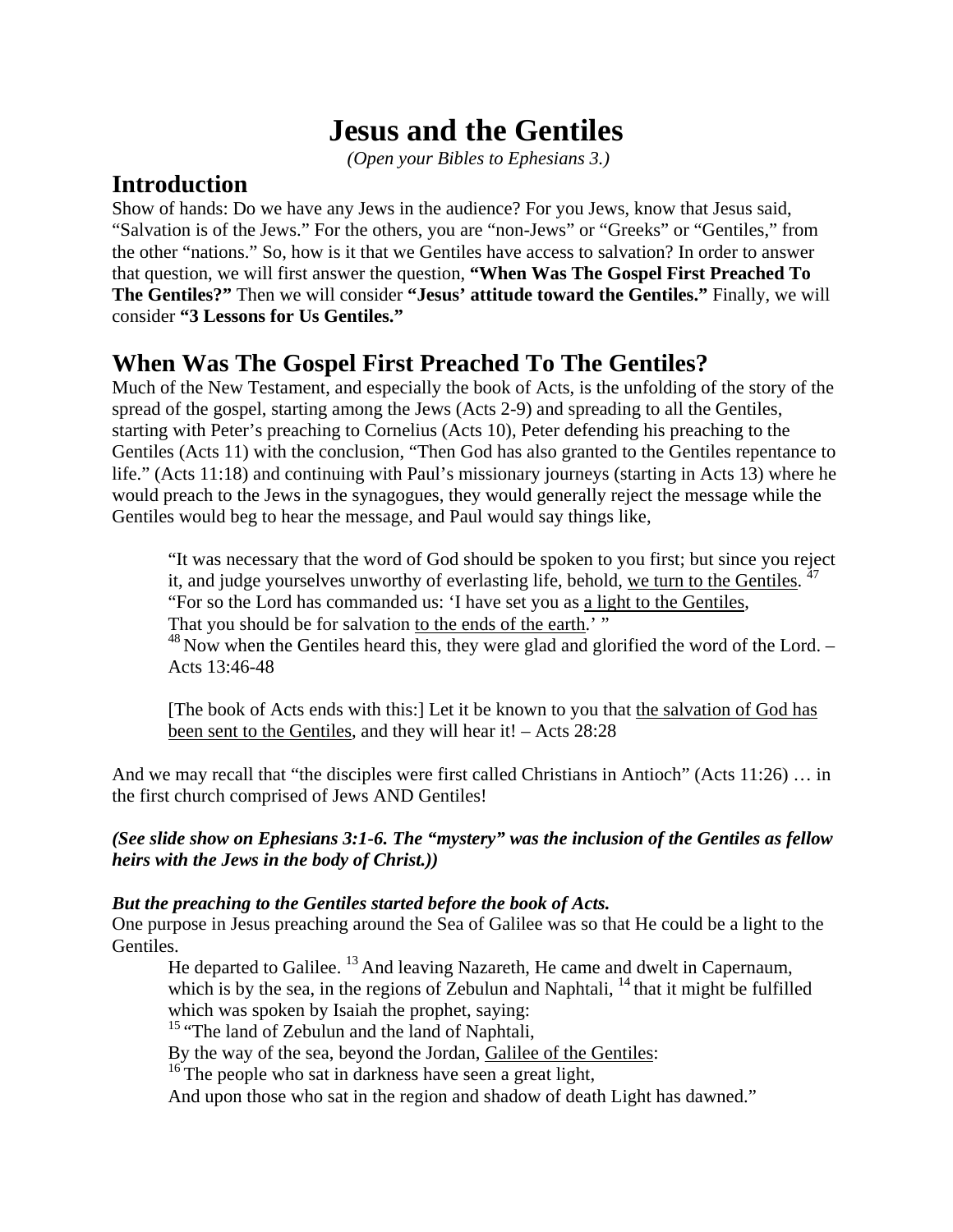$17$  From that time Jesus began to preach and to say, "Repent, for the kingdom of heaven is at hand."  $-$  Matthew 4:12-17

<sup>18</sup> He will declare justice to the <u>Gentiles</u>. ...<br><sup>21</sup> And in His name Gentiles will trust." – Matthew 12:18-21

Salvation is of the Jews.  $23$  "But the hour is coming, and now is, when the true worshipers will worship the Father in spirit and truth; for the Father is seeking such to worship Him. – John 4:22b-23

## *But the preaching to the Gentiles was predicted even before the ministry of Jesus.*

In fact, when Jesus was about 6 weeks old (cp. Lev.12), the godly man, Simeon, said

My eyes have seen Your salvation

 $31$  Which You have prepared before the face of <u>all peoples</u>,  $32$  A light to bring revelation to the Gentiles,

And the glory of Your people Israel." – Luke 2:30-32

And this was mentioned even long before the **birth of Jesus.** Simeon probably had in mind... **Isaiah 49:6** – 'It is too small a thing that You should be My Servant To raise up the tribes of Jacob, And to restore the preserved ones of Israel; I will also give You as a light to the Gentiles, That You should be My salvation to the ends of the earth.'

#### *But Isaiah was not the first to preach about the salvation of the Gentiles.*

The Scripture, foreseeing that God would justify the Gentiles by faith, preached the gospel to Abraham beforehand, saying, "In you all the nations shall be blessed." <sup>9</sup>So then those who are of faith are blessed with believing Abraham. – Galatians 3:8-9 (Genesis 12:3) – All the nations; All the families of the earth. Us.

#### *But the thought of preaching to the Gentiles did not start when God saw faithful Abraham.*

… the fellowship of the mystery, which from the beginning of the ages has been hidden in God who created all things through Jesus Christ; To the intent that now the manifold wisdom of God might be made known by the church to the principalities and powers in the heavenly places,  $\frac{11}{11}$  according to the eternal purpose which He accomplished in Christ Jesus our Lord. – Ephesians 3:9-11

# **Jesus' Attitude Toward The Gentiles**

*What Reputation Did The Gentiles Have?* 

## **Carnal –**

Do not worry, saying, 'What shall we eat?' or 'What shall we drink?' or 'What shall we wear?' <sup>32</sup> "For after all these things the Gentiles seek. For your heavenly Father knows that you need all these things.  $33\frac{1}{10}$  But seek first the kingdom of God and His righteousness, and all these things shall be added to you. – Matthew 6:31-33

#### **Idolatrous –**

You know that you were Gentiles, carried away to these dumb idols, however you were led. – 1 Corinthians 12:1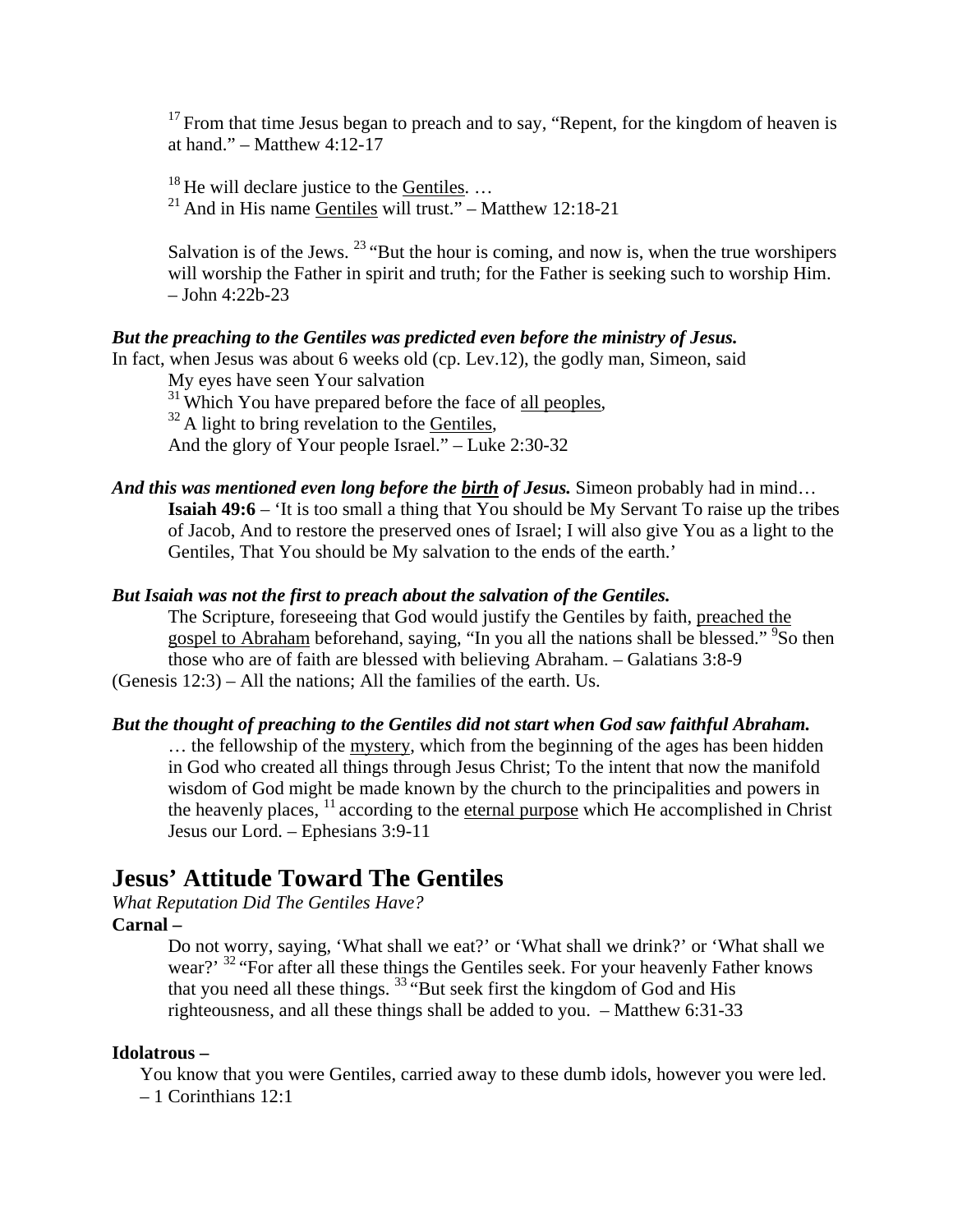#### **Worldly/Ungodly –**

There is sexual immorality among you, and such sexual immorality as is not even named among the Gentiles. – 1 Corinthians 5:1

…Not in passion of lust, like the Gentiles who do not know God… – 1 Thessalonians 4:5

#### *But what did Jesus have to say about certain Gentiles, in spite of the stereotype?*

### **1. The centurion (Matthew 8)**

 $<sup>5</sup>$  Now when Jesus had entered Capernaum, a centurion came to Him, pleading with Him,</sup>  $^6$  saying, "Lord, my servant is lying at home paralyzed, dreadfully tormented."  $^7$  And Jesus said to him, "I will come and heal him." 8 The centurion answered and said, "Lord, I am not worthy that You should come under my roof. But only speak a word, and my servant will be healed. <sup>9</sup> "For I also am a man under authority, having soldiers under me. And I say to this one, 'Go,' and he goes; and to another, 'Come,' and he comes; and to my servant, 'Do this,' and he does it."  $10$  When Jesus heard it, He marveled, and said to those who followed, "Assuredly, I say to you, I have not found such great faith, not even in Israel!  $11 \text{``And I say to you that many will come from east and west, and sit down with}$ Abraham, Isaac, and Jacob in the kingdom of heaven. 12 "But the sons of the kingdom will be cast out into outer darkness. There will be weeping and gnashing of teeth."  $13$ Then Jesus said to the centurion, "Go your way; and as you have believed, so let it be done for you." And his servant was healed that same hour. – Matthew 8:5-13 *Sense of urgency / Sense of need / Sense of unworthiness / Respect for authority* 

# **2. The Canaanite woman (Matthew 15)**

(Mark 7:26 tells us she was a Gentile, a Syro-Phoenician by birth.) Jesus went ... to the region of Tyre and Sidon.  $^{22}$  And behold, a woman of Canaan came from that region and cried out to Him, saying, "Have mercy on me, O Lord, Son of David! My daughter is severely demon-possessed." <sup>23</sup> But He answered her not a word. And His disciples came and urged Him, saying, "Send her away, for she cries out after us." <sup>24</sup> But He answered and said, "I was not sent except to the lost sheep of the house of Israel." <sup>25</sup> Then she came and worshiped Him, saying, "Lord, help me!" <sup>26</sup> But He answered and said, "It is not good to take the children's bread and throw it to the little dogs." <sup>27</sup> And she said, "Yes, Lord, yet even the little dogs eat the crumbs which fall from their masters' table."<sup>28</sup> Then Jesus answered and said to her, "O woman, great is your faith! Let it be to you as you desire." And her daughter was healed from that very hour. – Matthew 15:21-28

### *Love for family / Humility*

#### **3. The Samaritan woman (John 4)**

The woman of Samaria said to Him, "How is it that You, being a Jew, ask a drink from me, a Samaritan woman?" For Jews have no dealings with Samaritans. *[And, jumping to verse 27, we see that His disciples "marveled that He talked with a woman."*  $\int_0^{10}$  Jesus answered and said to her, "If you knew the gift of God, and who it is who says to you, 'Give Me a drink,' you would have asked Him, and He would have given you living water."

The woman said to Him, "I know that Messiah is coming" (who is called Christ). "When He comes, He will tell us all things." <sup>26</sup> Jesus said to her, "I who speak to you am He."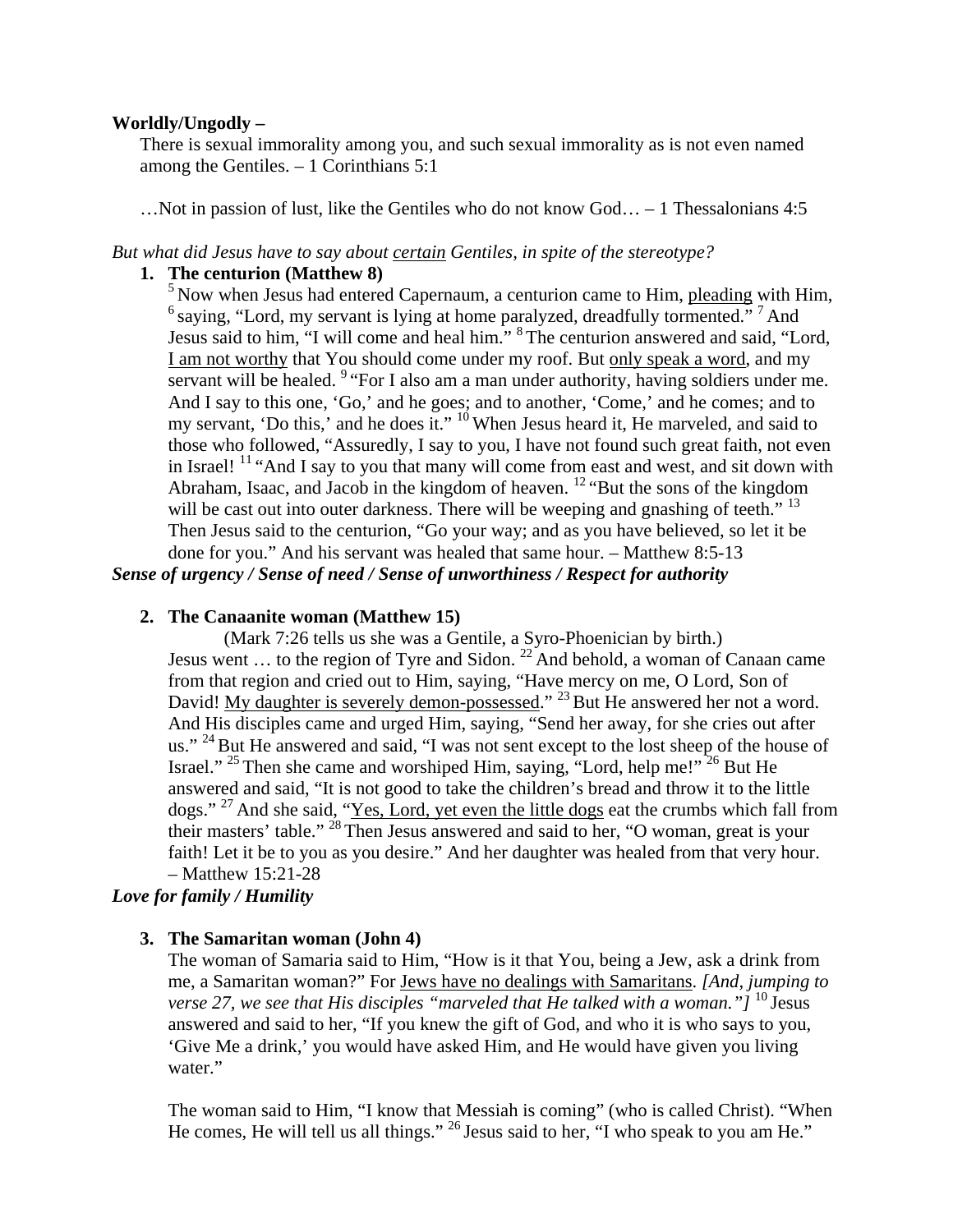The woman then left her water pot, went her way into the city, and said to the men,  $29$ "Come, see a Man who told me all things that I ever did. Could this be the Christ? …

Many of the Samaritans of that city believed in Him because of the word of the woman… – John 4:9-10, 25-26, 28-29, 39

# *More spiritual than we would expect / Useful in the kingdom*

### **Jesus taught several points using Gentiles to illustrate.** For example,

"No prophet is accepted in his own country.<sup>25</sup> "But I tell you truly, many widows were in Israel in the days of Elijah, when the heaven was shut up three years and six months, and there was a great famine throughout all the land; <sup>26</sup> "but to none of them was Elijah sent except to Zarephath, in the region of **Sidon**, to a woman who was a widow.<sup>27</sup> "And many" lepers were in Israel in the time of Elisha the prophet, and none of them was cleansed except Naaman the **Syrian**."

[The Jews then proved Jesus' point:] <sup>28</sup> So all those in the synagogue, when they heard these things, were filled with wrath,  $29$  and rose up and thrust Him out of the city; and they led Him to the brow of the hill on which their city was built, that they might throw Him down over the cliff. – Luke 4:24-29

#### *Acceptance comes from unexpected quarters*

*[From the parable of the Good Samaritan:]* "Which of these three do you think was neighbor to him who fell among the thieves? … "Go and do likewise." – Luke 10:37

#### *Love*

The **one thankful leper of the 10** whom Jesus healed… was a "foreigner," a Samaritan! (Luke 17:11-19)

#### *Thankfulness*

Even the story of the **prodigal son** can be understood as a contrast between the Gentiles (the prodigals who repented) and the Jews who had "always" been with the Father. (Luke 15:11-32)

#### *Repentance*

# **3 Lessons for Us**

#### **1. The gospel lowers us all to the same level.**

"All have sinned and fall short of the glory of God." – Romans 3:23 I am not ashamed of the gospel of Christ, for it is the power of God to salvation for everyone who believes, for the Jew first and also for the Greek. – Romans 1:16

[Song] Jesus loves the little children, all the children of the world. Red and yellow, black and white, they are precious in His sight. Jesus loves the little children of the world. Jesus **died** for all the children, all the children of the world. Red and yellow, black and white, they are precious in His sight. Jesus **died** for all the children of the world.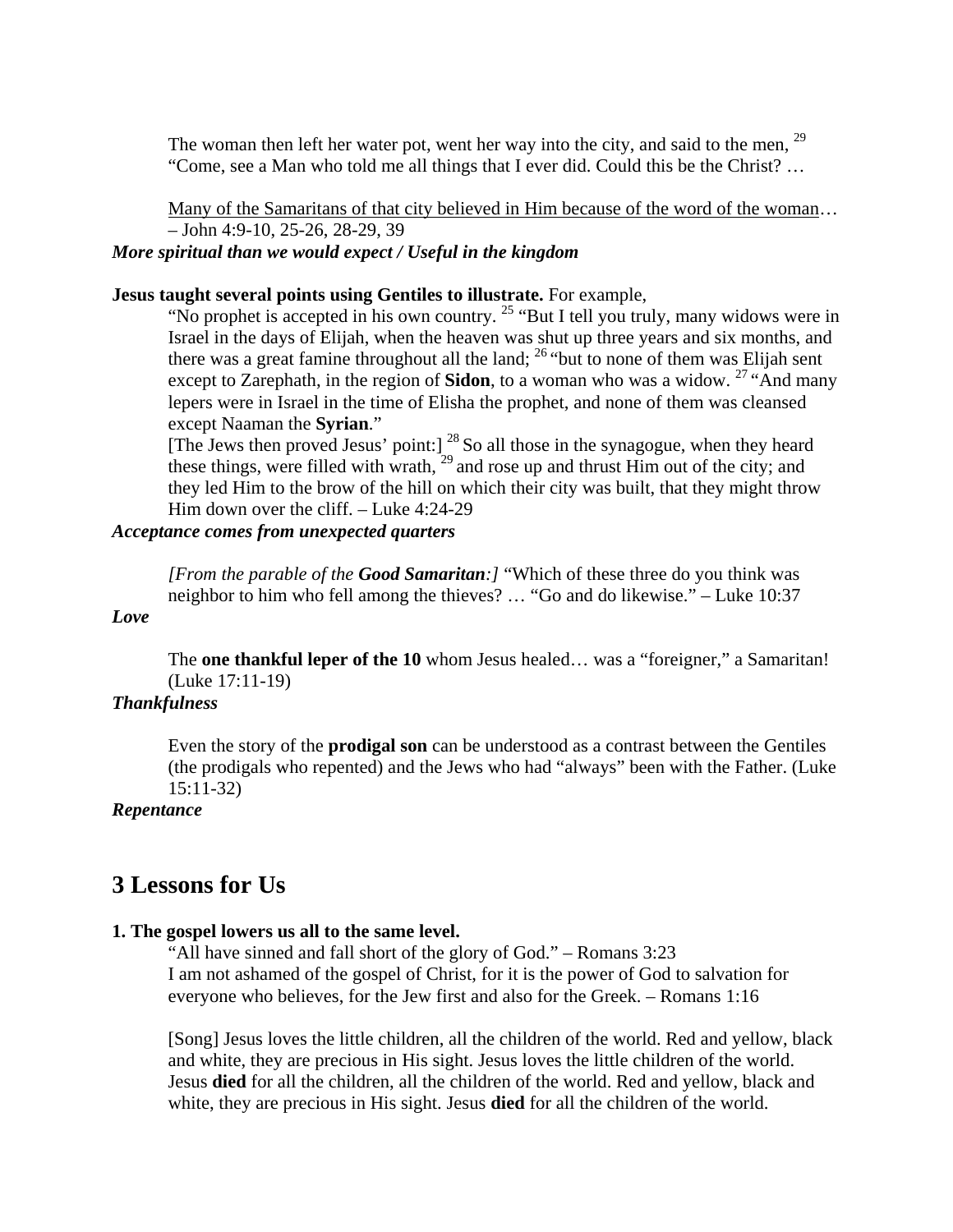[Song] Of one the Lord has made the race; Through one has come the fall; Where sin has gone must go His grace; The gospel is for all. *(Chorus)* The blessed gospel is for all; The gospel is for all. Where sin has gone must go His grace; The gospel is for all. Received ye freely; freely give….

#### *You can sing it… Do you believe it?*

When we see others who are different, it's tempting to try to start focusing on our differences. Orientals. Africans. Europeans. Native Americans. Our blood pressure rises and we start becoming hyper-aware, hyper-sensitive to what's about to be said. To suggest that there are any physical or genetic differences gets Nobel Prize winners fired, and foments all kinds of fighting. *How pitiful.* God created us all, and we are NOT the same. If you think we're all the same, you're just not paying attention. Or, you're living the same sorry dream that the feminists have from the '70's that there are no differences between the genders! Whatever differences that exist are created by God, and so are not a cause for pride OR for pity.

The parable of the talents tells us to use what we have and get busy. Stop comparing yourself to others, and do what you can in the Lord's kingdom.

Stop judging your brethren and get ready for the Lord to judge YOU.

Look past the stereotypes and SEE PEOPLE, see SOULS, like Jesus did.

Lose the bigotry and remember: We are ALL "just a bunch of Gentiles."

Thank God that Jesus came to save us Gentiles!

### *God is no respecter of persons… Are we?!?*

#### **2. The gospel demands a change.**

We have been called out. We may always be PHYSICAL Gentiles, but we are no longer SPIRITUAL Gentiles! We no longer live as the Gentiles!

You should no longer walk as the rest of the Gentiles walk, in the futility of their mind, <sup>18</sup> having their understanding darkened, being alienated from the life of God, because of the ignorance that is in them, because of the blindness of their heart;  $19$  who, being past feeling, have given themselves over to lewdness, to work all uncleanness with greediness.  $20$  But you have not so learned Christ. – Ephesians 4:17-20

 $<sup>11</sup>$  Beloved, I beg you as sojourners and pilgrims, abstain from fleshly lusts which war</sup> against the soul, <sup>12</sup> having your conduct honorable among the Gentiles, that when they speak against you as evildoers, they may, by your good works which they observe, glorify God in the day of visitation. – 1 Peter 2:11-12 (and Peter goes on to talk about obedience and submission of Christians to all facets of the government and to "masters," of wives to husbands, and of brethren to one another in the church.)